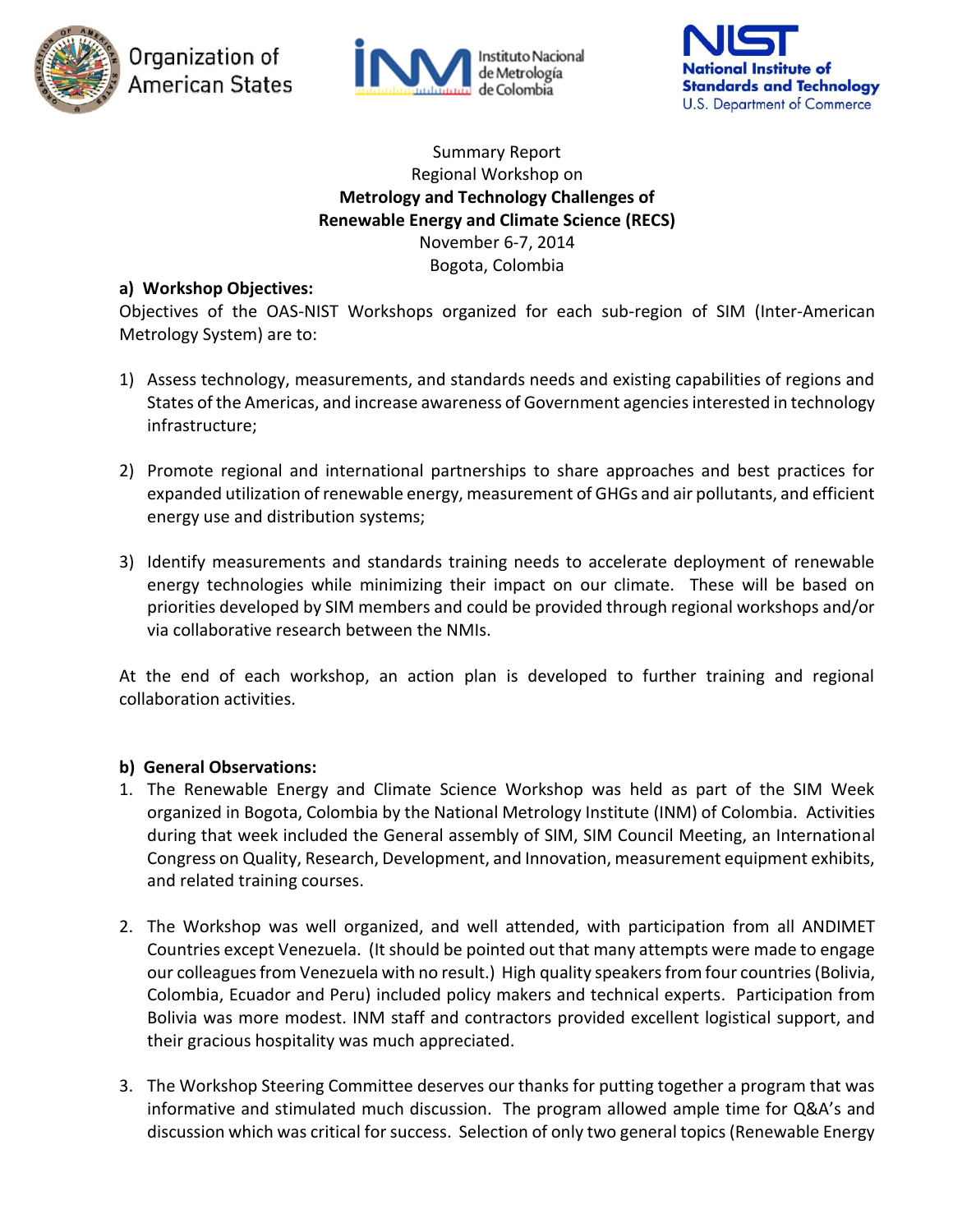





and GHG/Air Quality Measurements) enabled more detailed coverage and discussion of these topics.

- 4. Participation by most of the countries of the ANDIMET Region was critical for the success of the workshop. More than one hundred attendees participated in the workshop, representing government policy makers, the NMIs, other research organizations, and universities. Participation from metrology as well as meteorology communities enriched the discussion and encouraged future collaborations. Presence of metrologists from other regions of SIM, who had earlier attended the SIM General Assembly, also contributed to the richness of the discussions.
- 5. Presentations on current programs related to RECS provided clear indication that these topics are of critical importance for most of the region; however, the size of their economies, the natural resources and the needs of each country are quite different, and therefore their emphasis is at times on different concerns and technologies.
- 6. ANDIMET NMIs have, in general, limited metrology capabilities. Especially Climate Science related activities present new challenges for most of the NMIs, since they require chemical metrology expertise. Collaborations, joint activities and additional training will be of benefit for most of the NMIs.
- 7. Three Panel Discussions helped focus us all on common experiences, issues and needs, and helped develop an action plan for the ANDIMET Region.

# **c) Summary of Presentations:**

Presentations from Colombia, Ecuador and Peru demonstrated that thoughtful policies on RECS are in place in these countries; but they are still struggling with implementation of these policies.

ANDIMET Countries are considered quite vulnerable to impacts of climate change, in spite of their relatively small contributions to GHG emissions. Colombia is considered third most vulnerable country to climate change, because of Niña and El Niño phenomena.

Most of ANDIMET Countries are making attempts to change the energy matrix of their country and move as much as possible to renewable energy sources, including wind, solar, and geothermal. Hydro in most cases is already fully utilized and will not help meet further demands.

Most ANDIMET Countries have significant fossil energy resources; much of it is being exported to other countries around the globe. Ecuador is willing to stop development of fossil energy resources, if the international community could compensate for this loss; most of these are in dense forest areas.

Some of the ANDIMET Countries (e.g., Peru, Colombia) have programs to monitor air quality. They are working with other neighboring countries (e.g., with Argentina) to improve their capabilities.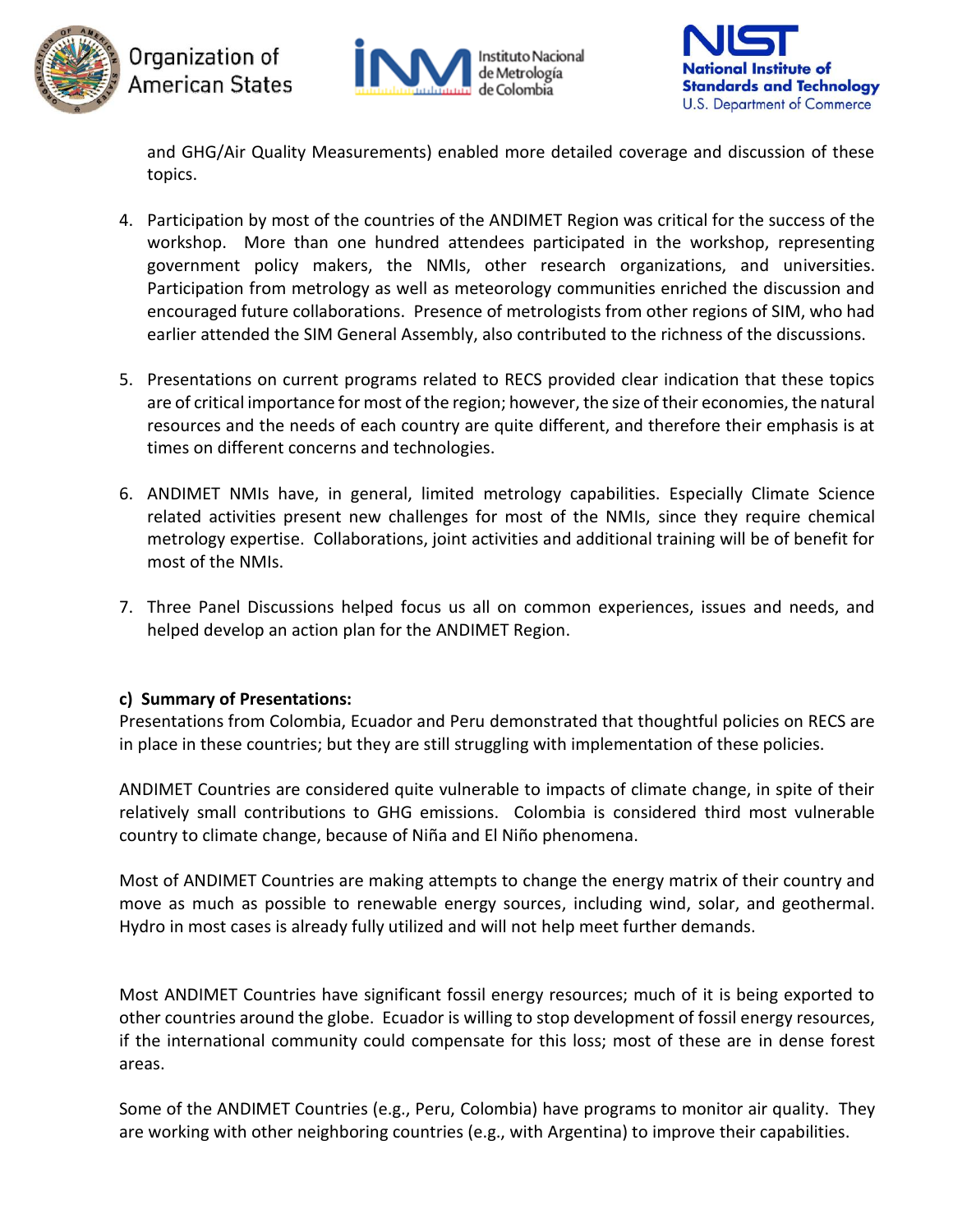





Some ANDIMET countries have started efforts to provide GHG inventories, but most of these are at their early stages.

There is still some disconnect between regulatory agencies and metrology institutes; the workshop was instrumental in establishing dialogue among these institutions.

#### *Renewable Energy:*

There were presentations on implementation of renewable energy programs in Bolivia, Colombia, Ecuador and Peru. Bolivia has implemented a labelling program for Energy Efficient Lamps with assistance from PTB. They have compared performance of fluorescence and LED lighting systems. They have established calibration capabilities within IBMETRO which could possibly be used by neighboring countries.

In Peru, there is a significant effort to expand the use of solar energy systems, especially solar water heaters. These efforts benefit from UV energy exposure measurements and NASA data for South America.

There were also two excellent technical presentations from universities in Colombia and Ecuador. A researcher from the Universidad Libre de Colombia discussed the economic and environmental drivers that have promoted increased emphasis on renewable energy. These include the effect of air quality on human health, as well as the impacts of climate change such as more than 50% decrease in glacier coverage in Colombia over the 1960-2010 period, and more than 50% decrease in hydroelectric power generation as a result of intensified Niño phenomena from Feb. 2009 to Jan. 2010. As a result, Colombia has increased the use of biodiesel and bioethanol in transportation fuels, and has increased cultivation of African palm for biodiesel production. Colombia has also increased the use of solar energy for processing of dried fruits, which represent a major export market.

A researcher from the Universidad Central del Ecuador discussed a very interesting project to produce biodiesel using microalgae. Their approach obviates the issues of food vs fuel, and competition for farm land. This approach utilizes non-agricultural land, and no potable water is used in the process. This process is also extremely efficient in terms of land usage; microalgae produce 10 times more oil per hectare of land than other approaches. Another interesting feature is the use of microalgae from Antarctica. They are looking at some twenty different microalgae, to identify the most productive ones, as well as the best nutrients for them. In addition to inorganics such as N, P, Fe and Si, carbon dioxide and glucose/glycerin are used as nutrients. They are also addressing some of the materials issues encountered with these fuels such as thermal degradation and deposition in tubes.

The final presentation of the first day was from the U.S. on implementation of Smart Grid systems, which are important not only to improve the reliability of power distribution systems, but also to build more flexible power grids that enable efficient use, and interconnectivity, of distributed energy generation systems utilizing different technologies such as solar, hydro, wind, geothermal energy and fossil energy generation systems.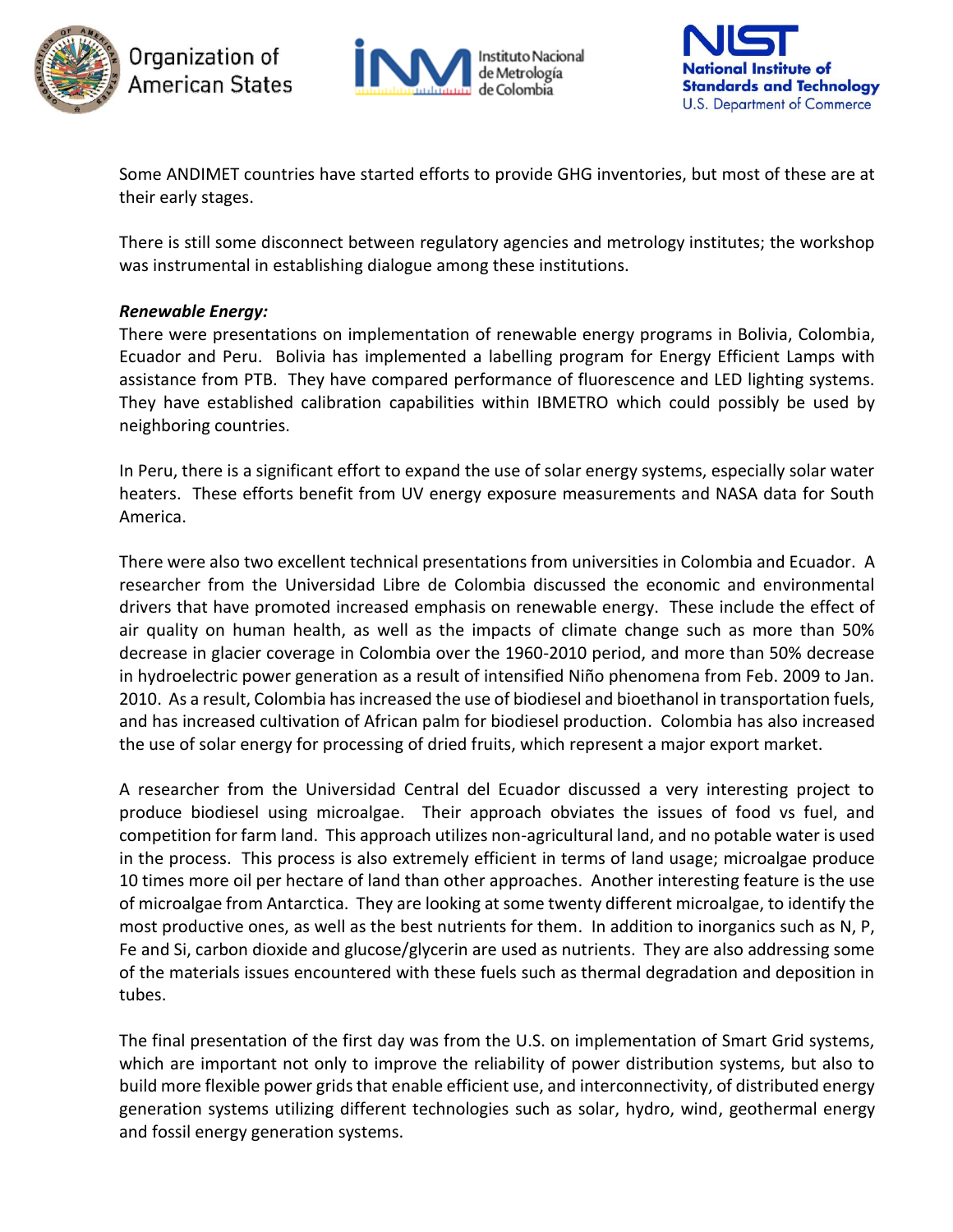





# *GHG and Air Quality Monitoring:*

A summary of NIST Programs on Renewable Energy (Smart Grid, Solar Energy, and Building Energy Efficiency) and Climate Science (GHG and Aerosol Measurements) was presented. GHG Measurements carried out as part of recent undertakings in Indianapolis (INFLUX) and Los Angeles (LA Megacity Project) were discussed. Similar undertakings are being contemplated for South America (São Paulo) and in Asia to develop the framework for Verifying GHG Measurements in Urban Environments.

A comprehensive summary of GHG monitoring and inventory activities in Colombia was presented by a representative of ICONTEC, a non-profit organization. Colombia is a signatory of the Kyoto protocol, and is making every effort to comply with applicable IPCC protocols and ISO standards (e.g., ISO 14064, 14065 and 14066). Projected reductions in GHG emissions were discussed, and the importance of a trusted baseline was emphasized. The concepts of Life Cycle Analysis (LCA) and Carbon Foot Print were discussed, and the importance of Carbon Neutralization (mitigation and compensation) strategies for projections was emphasized. Colombia is benefiting from programs of other countries, such as Mexico and Japan, in GHG inventories. Efforts to reduce GHG emissions, such as increased use of low-emission or hybrid vehicles, and monitoring and capture of fugitive methane emissions, were mentioned. They are also using British Standards PAS 2060 to demonstrate carbon neutrality.

A presentation from the Climate Change Directorate of the Colombian Ministry of the Environment and Sustainable Development provided an excellent overview of government policies. Colombia contributes 4% of GHG emissions from Latin America (Brazil accounts for 58%); this corresponds to 0.37% of global GHG emissions. Colombia National Strategy is to reduce the impact of climate change by reducing deforestation and reducing contributions from agriculture, industry, residences and transportation; the other part of the plan is to develop adaptation strategies. At the current growth rate, GHG emissions are expected to grow from current level of 150 million tons of  $CO<sub>2</sub>$  to 350 million tons by 2040. The implementation of the new National Strategy starts in 2014 and calls for eight sectoral action plans and implementation of a monitoring and reporting system. Each sectoral plan (which includes transportation, mining, electrical energy, fossil energy, industry, agroproduction, housing, and solid and water wastes) is the responsibility of different Ministries. Part of their responsibilities is identification of Nationally Appropriate Mitigation Actions (NAMAs) for Colombia. Specific targets for several, energy intensive, industries (such as cement, steel and metallurgy, chemicals, pulp and paper, and others) have been set. New legislation (Resolution 0909 of 2008) sets standards for admissible emissions and protocols for emission measurements. They expect to start reporting results at the next COP 21 Meeting in Paris (2015).

A presentation from CENAM (Mexico) provided an overview of the measurement capabilities required for effective monitoring of air quality and GHG emissions, and national inventories that could be reported to UNFCCC. This presentation gave a detailed look at measurement and calibration capabilities, as well as internationally recognized standards such as CRMs, that will be needed to perform reliable measurements with the appropriate accuracy levels and to ensure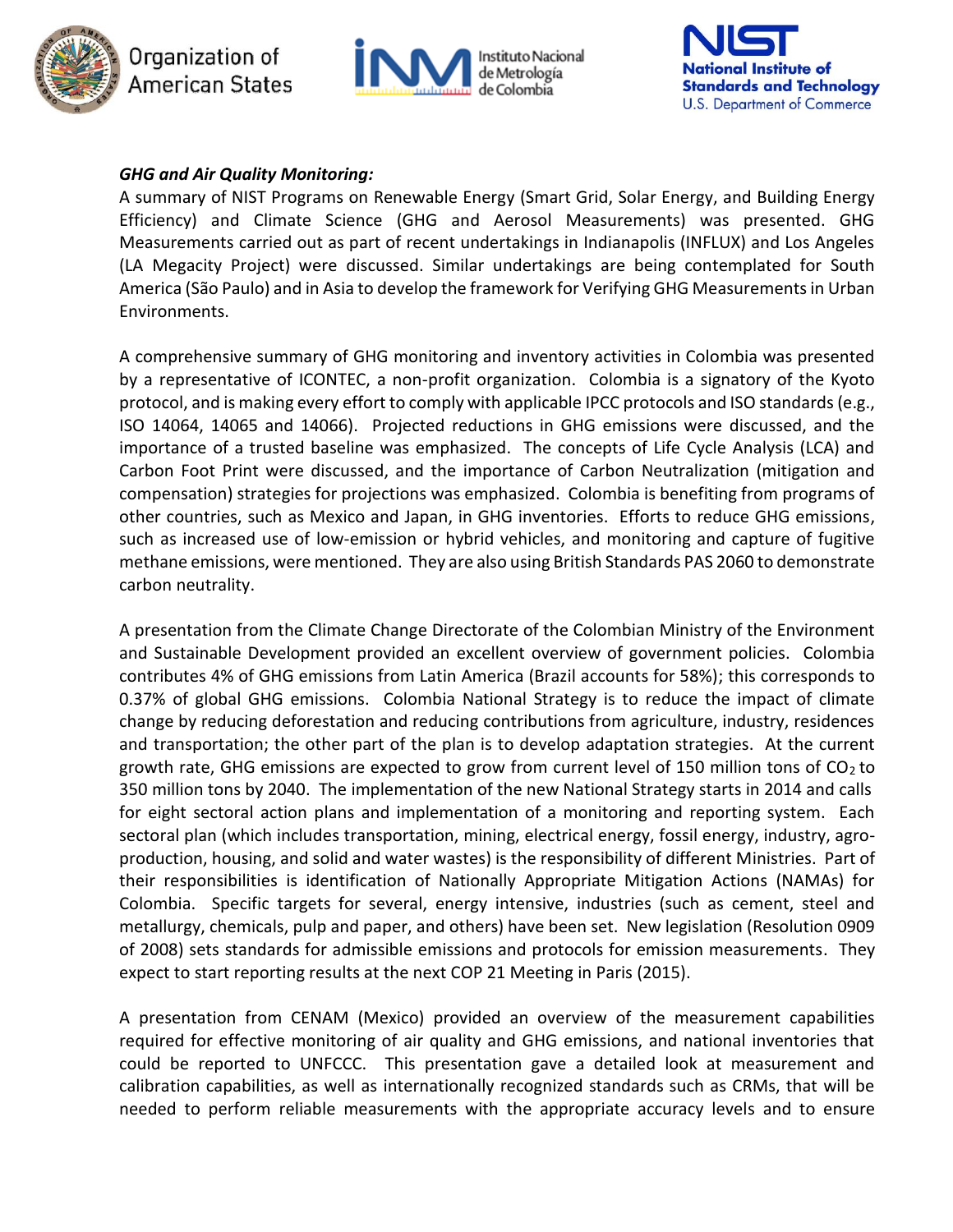

# Organization of American States





mutual recognition by other countries and international organizations. GHG and air quality measurements from fixed and mobile emission sources will be required.

Another presentation from the Colombian Ministry of the Environment focused on health effects of urban air quality, which are estimated to be about \$5.7 billion (corresponding to 1.1% of their GDP); about 5,000 premature deaths per year are attributed to air quality problems. New Policies for Prevention and Control of Air Contamination (2010) require: a) Diagnostics and Evaluation (include Air Monitoring Program, Inventory of Emissions, Vigilance System for Air Quality, and Dispersion Modelling); b) Standards Development; and c) Tool Development. Regulations such as Decree 948 (1995) set permissible emission and fugitive emission levels as well as protocols for fixed sources and mobile sources. It also requires measurements to be adjusted for altitude and meteorological conditions at tropical forests. Specific requirements are set for automotive and diesel emissions; use of USEPA Methods is required; the regulation also sets the requirements for Diagnostic Centers. Part of the current challenge is to meet USEPA as well as EU requirements.

The next two presentations were from the meteorological communities in Peru and Colombia, focusing on measurement capabilities and standards that are needed to improve reliability of measurements and data quality. The presentation from Peru's National Meteorology and Hydrology Service (SENAMHI) described the challenges they face on an ongoing basis; their country represents 27 different weather categories ranging from tropical to glacier covered areas, representing a wide range of biodiversity. Impact of climate change in Peru is already highly visible, both in terms of reduced glacier coverage, increased desertification, reduced biodiversity, variability in hydrological resources, as well as increasing number of natural disasters, partly due to El Niño phenomena. These result in increased disease events, effecting both humans and animals; agricultural cycles are also modified, reducing yield and productivity. Peru and SENAMHI are active in the international community; they are a member of WMO (actually there are 13 members in So. America); they are in close collaboration with laboratories in U.S. (NOAA/ESRL), Switzerland (EMPA), and Finland. They work closely with their National Metrology Institute INDECOPI; most of their instruments are calibrated by them; they get occasional help from Finland. They maintain a Network of Meteorological Monitoring Stations in Peru; these include 693 manually operated, and 152 automated stations. They also maintain 134 hydrological stations to monitor river levels. In addition, they have a UV Radiation Monitoring Network (9 stations) and an Air Quality Network, primarily near urban areas where they measure ozone  $(O_3)$ , sulfur dioxide  $(SO_2)$ , and oxides of nitrogen  $(NO_2, NO,$ and  $NO_x$ ). They also expect to set up new stations at high elevations as part of the GAW Network.

A presentation from IDEAM (Instituto de Hidrologia, Meteorologia y Estudios Ambiental) provided an overview of their meteorological monitoring activities in Colombia. This organization was established back in 1958; the name of the organization was changed couple of times, and now they are more focused on Forecasts and Alerts, and is considered as part of their Risk management System. They have a large network, which includes 2414 conventional stations and 284 automated stations. Some are used primarily for alerts, some serve special/local purposes, but most of them are part of the national network. Part of their objective is to monitor susceptibility to floods and soil erosion; they also provide services to establish susceptibility to fire, and meteorological modelling.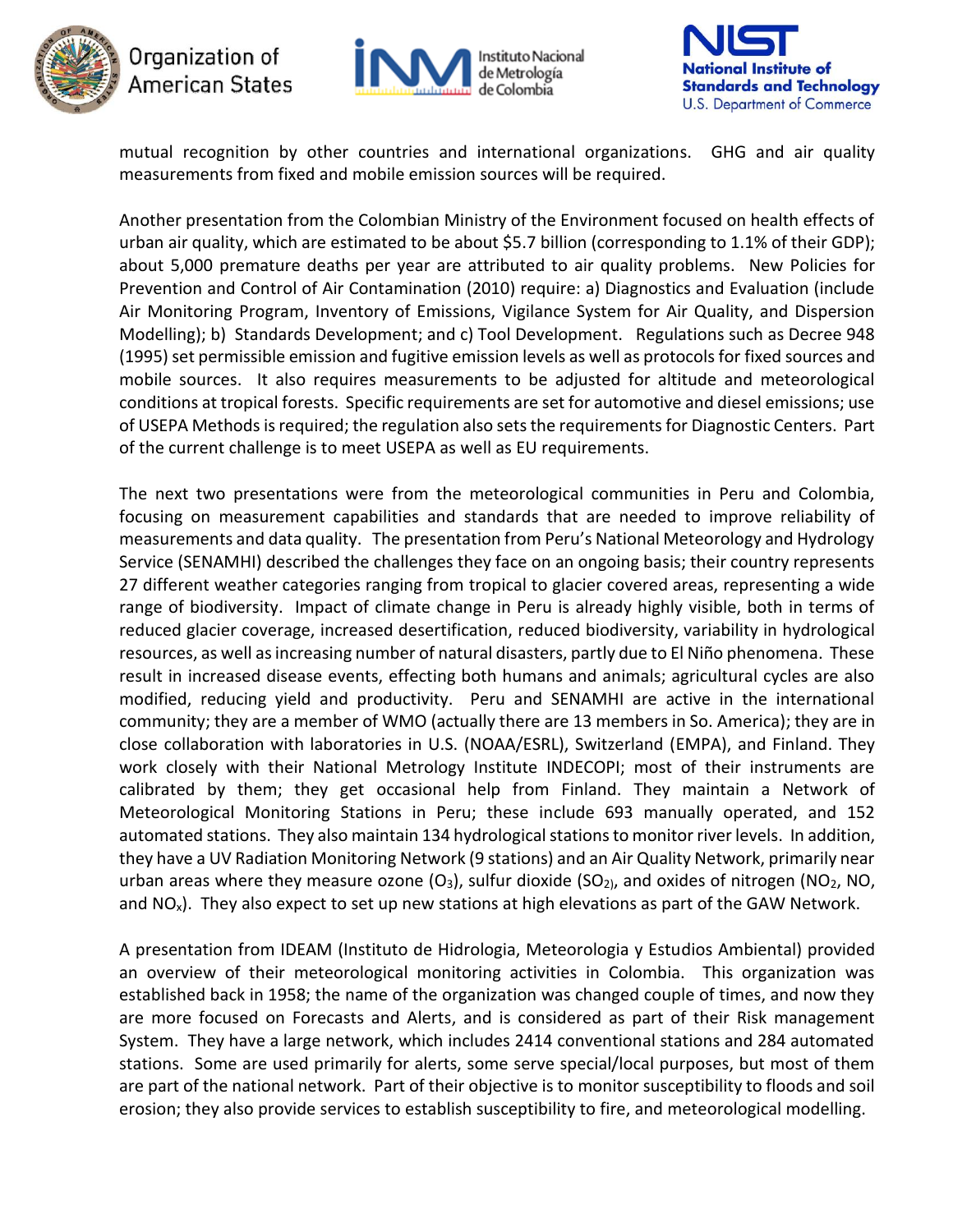





A Panel Discussion on GHG/Air Quality Measurements provided the opportunity for further discussion and identification of common areas of concerns.

Finally, a Panel Discussion was held towards development of an Action Plan for the Region. Some of the NMI Directors from other regions who were present (they had earlier attended the SIM GA) were invited to join the discussion. The participants were asked to keep the following three questions in mind during the discussions:

- Is your country prepared to meet Metrology and Technology Challenges presented by Renewable Energy and Climate Science policies?
- Does your NMI have the necessary metrology and technology capabilities to meet these challenges?
- What type of assistance would be useful for your NMI (specific areas, equipment needs, training needs, etc.)? Would regional cooperation be productive?

Participants generally agreed that the Workshop was highly valuable; it catalyzed interactions and much discussion among NMIs of different countries, among members of the metrology and meteorology communities, and among policy making organizations and NMIs. It also highlighted much of the R&D activities on Renewable Energy and Climate Science that are being carried out in the Americas, and emphasized the importance of metrological contributions to these efforts.

It was also agreed that:

- Policy makers don't always understand the measurement and other infrastructural requirements to implement policies.
- They are sometimes unaware of metrology capabilities in their own countries; such workshops improve interactions and communications among different agencies.
- There is a general lack of resources; regional efforts would be much more effective for more efficient use of resources.
- Most of the countries in the region have only some of the metrology capabilities at hand; they need to develop additional tools and capabilities.
- Implementation of Renewable Energy resources will require new standards and measurement capabilities; for example, for management of natural gas quality (calorific value), standards to ensure quality of biodiesel and bioethanol, etc.
- Solar panel market is dominated by China, but capabilities for quality control of imported panels is still needed.
- Much more work is needed for implementation of Smart Grid.
- Implementation of a simpler version of the NIST NZERTF would be educational.

# **d) Action Items under Consideration:**

Highest priority action items identified during this Panel Discussion, as well as during the earlier discussions, are summarized below: